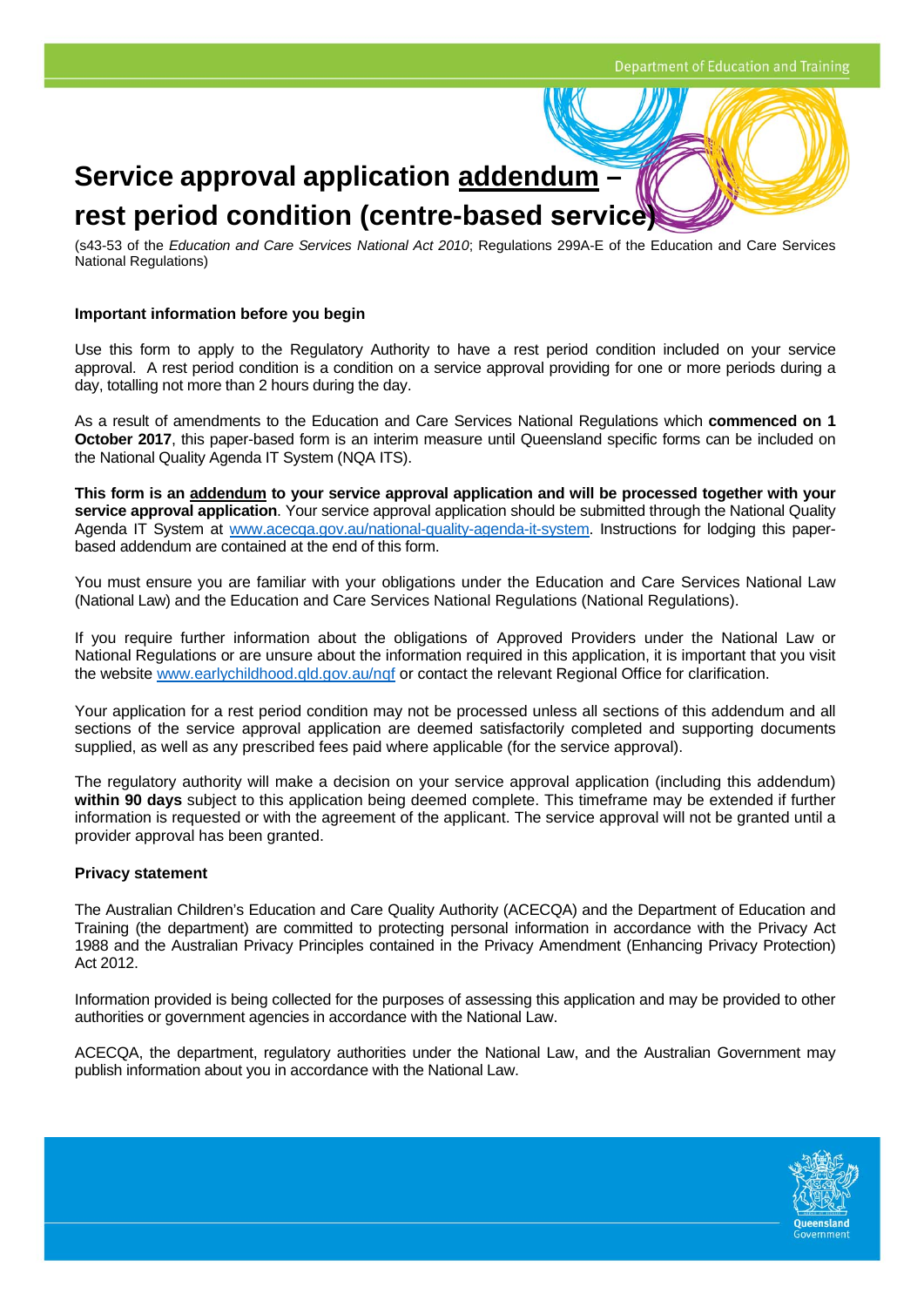Please write clearly in BLOCK LETTERS in black ink. Do not use correction fluid. The signatory must initial any corrections to this form.

| <b>PART A – Provider details</b> |                             |  |
|----------------------------------|-----------------------------|--|
|                                  | 1. Approved provider name   |  |
|                                  | 2. Approved provider number |  |

Г

| <b>PART B - Service details</b>                                                                                                                             |                                      |  |
|-------------------------------------------------------------------------------------------------------------------------------------------------------------|--------------------------------------|--|
| 3.                                                                                                                                                          | <b>Proposed service name</b>         |  |
| 4.                                                                                                                                                          | <b>Proposed service legal entity</b> |  |
|                                                                                                                                                             | name                                 |  |
| Note: Entity name refers to the name that appears<br>on all official documents or legal papers. The entity<br>name may be different than the business name. |                                      |  |
| 5.                                                                                                                                                          | Please provide the address of the    |  |
|                                                                                                                                                             | proposed service                     |  |
|                                                                                                                                                             | Address line 1                       |  |
|                                                                                                                                                             | Address line 2                       |  |
|                                                                                                                                                             | Suburb/town State Postcode           |  |

| PART C – Information about the proposed rest period condition                                                                                                                        |                                                                                                                                                                                                                                                                                                                                                                                                     |  |  |  |
|--------------------------------------------------------------------------------------------------------------------------------------------------------------------------------------|-----------------------------------------------------------------------------------------------------------------------------------------------------------------------------------------------------------------------------------------------------------------------------------------------------------------------------------------------------------------------------------------------------|--|--|--|
| 6. Rest period time and duration<br>Please state the time and duration of the proposed<br>rest periods being sought (maximum of two hours<br>per day).                               |                                                                                                                                                                                                                                                                                                                                                                                                     |  |  |  |
| <b>Supporting information and</b><br>7.                                                                                                                                              | Please attach the following information and evidence:                                                                                                                                                                                                                                                                                                                                               |  |  |  |
| evidence<br>Note: if you have provided any of this information<br>with your service approval application, you do not<br>need to re-submit it with this addendum.                     | a copy of the service's policy and procedures for sleep and rest for<br>⊔<br>children (and any other applicable policies and procedures)<br>the written program for the group/s which will indicate periods of<br>П<br>relaxation, sleep, or rest<br>information describing how the service will continue to meet<br>$\Box$<br>children's diverse needs for sleep, rest, and relaxation during rest |  |  |  |
| Note: The Regulatory Authority may ask for<br>further information that is reasonably required for<br>the purpose of assessing this application<br>(section 45) of the National Law). | periods<br>a risk management plan and emergency evacuation plans that would<br>apply during the rest periods<br>a staffing roster, role statements for staff, and information about the<br>qualifications and experience of educators/ other adult staff members<br>a copy of the information to be given to families regarding the staffing<br>arrangements during rest periods.                   |  |  |  |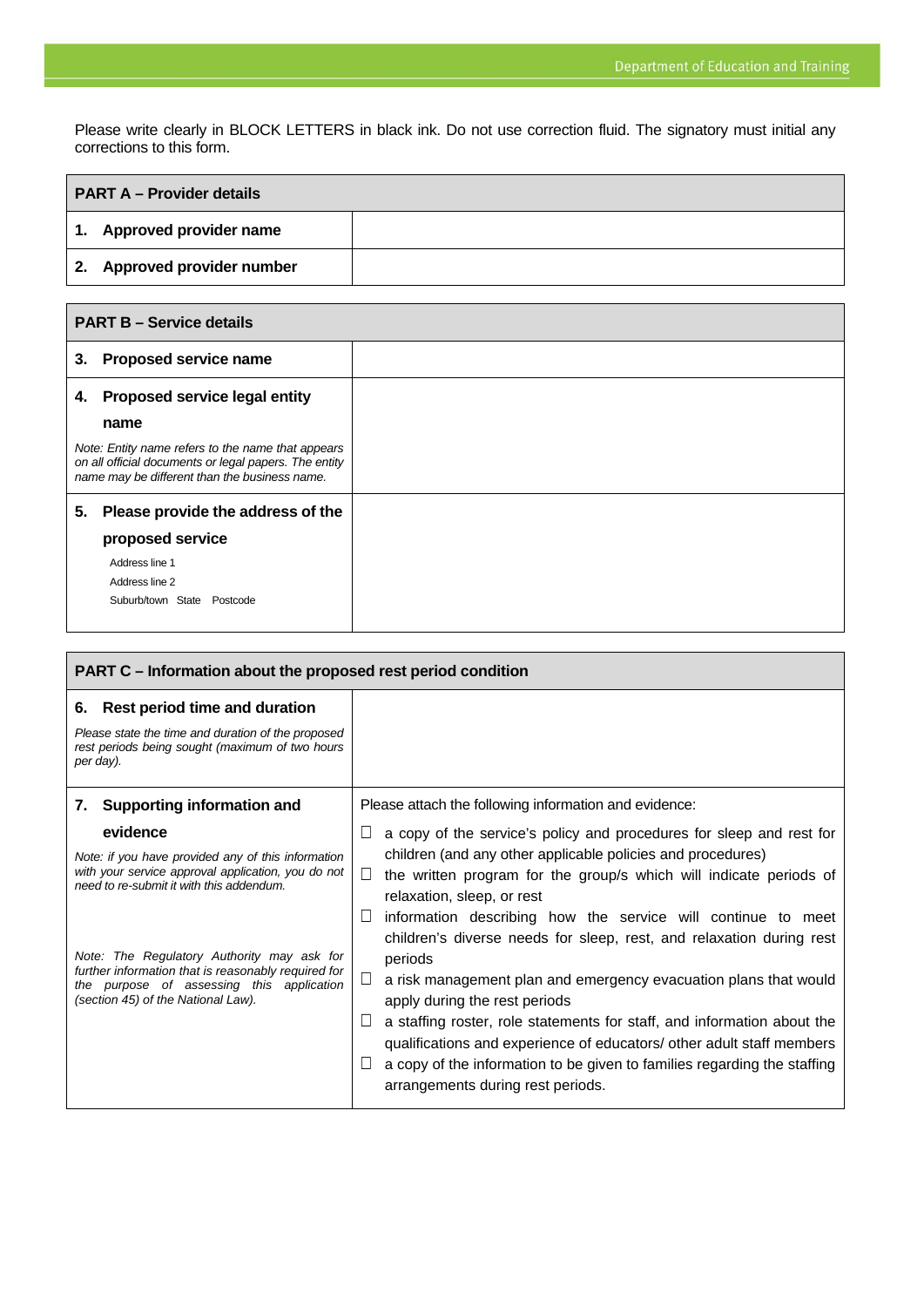| <b>PART D - Authorised contact details</b>                                                                                                                        |  |               |  |  |  |
|-------------------------------------------------------------------------------------------------------------------------------------------------------------------|--|---------------|--|--|--|
| Name and authorised contact details for this form<br>8.<br>(Note: this will be the person the department will contact with any questions about this application.) |  |               |  |  |  |
| <b>Title</b>                                                                                                                                                      |  | First name    |  |  |  |
| Last name                                                                                                                                                         |  | Mobile number |  |  |  |
| Phone number                                                                                                                                                      |  | Fax number    |  |  |  |
| Email                                                                                                                                                             |  |               |  |  |  |
| <b>Postal address</b><br>9.                                                                                                                                       |  |               |  |  |  |
| Address Line 1                                                                                                                                                    |  |               |  |  |  |
| Address Line 2                                                                                                                                                    |  |               |  |  |  |
| Suburb/Town                                                                                                                                                       |  |               |  |  |  |
| <b>State</b>                                                                                                                                                      |  | Postcode      |  |  |  |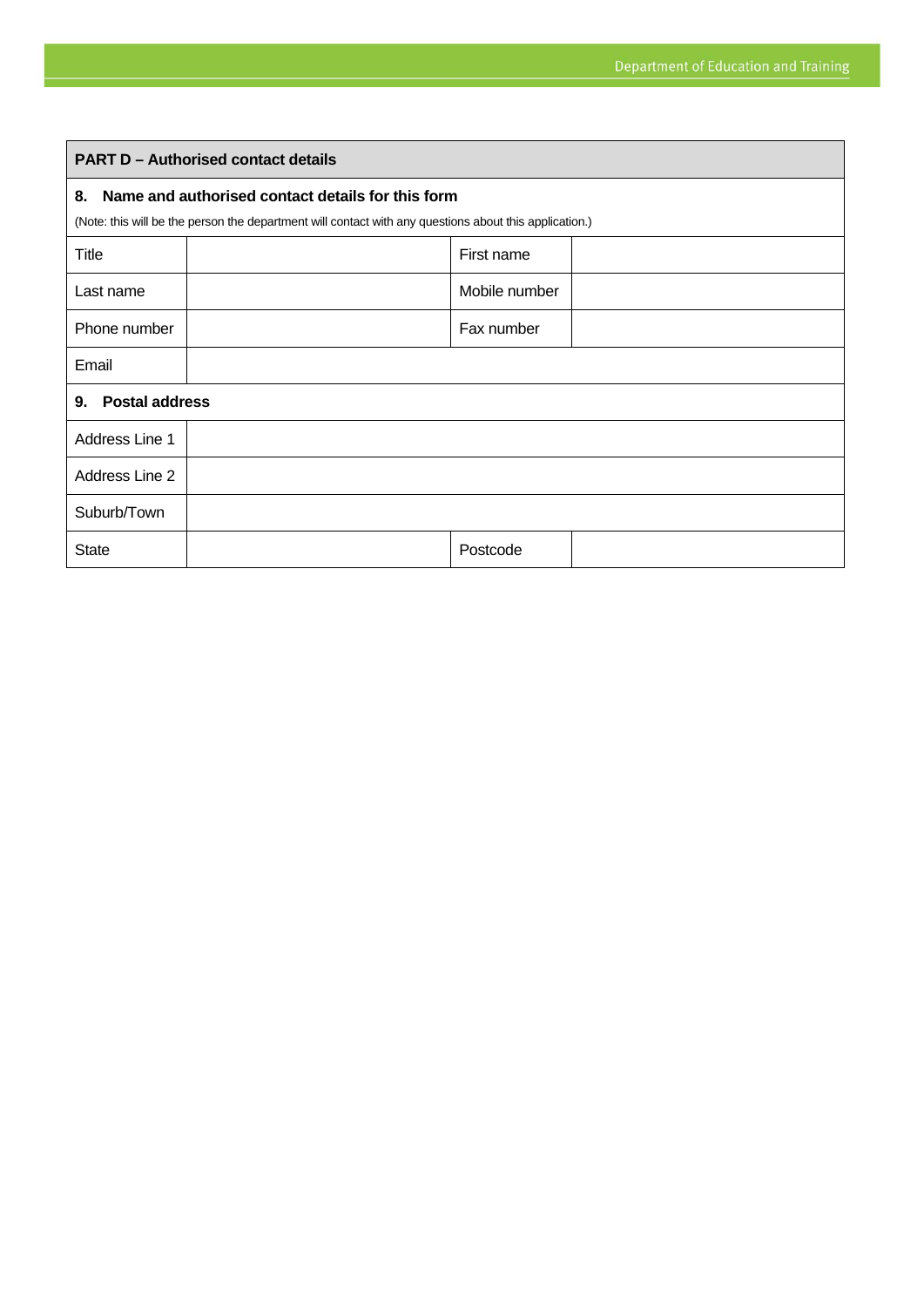### **PART E – Declaration**

The Approved Provider must sign the following declaration, as outlined below:

- Individuals: the individual applicant/notifier
- Company: two directors of the company, or a director and company secretary, or if a sole proprietor, the sole director
- Incorporated Association: signed in accordance with the rules of the incorporated association
- Cooperative: two directors of the cooperative, or a direct and one other officer of the cooperative
- Partnership: a managing partner who is authorised to sign on behalf of the partnership
- Corporation: signed in accordance with the rules of the corporation
- Government school council: signed in accordance with the rules of the council.

|    | (insert full name of person signing the declaration) |
|----|------------------------------------------------------|
| οf | (insert address),                                    |

am \_\_\_\_\_\_\_\_\_\_\_\_\_\_\_\_\_\_\_\_\_\_\_\_\_\_\_\_\_\_\_\_\_\_\_\_\_\_\_\_\_\_\_\_\_\_\_\_\_\_\_\_\_\_\_\_\_\_\_\_\_\_(insert position/title of applicant) for example, proprietor, director, partner, president

I declare that:

- 1. the information provided in this application (including any attachments) is true, complete and correct
- 2. I have read, understood and agree to the conditions and the associated material contained in this form
- 3. I understand that the regulatory authority, the department, and/or ACECQA have the right (but are not obligated) to act in reliance upon the contents of this form, including its attachments
- 4. I have read and understood a provider's legal obligations under the Education and Care Services National Law
- 5. the regulatory authority is authorised to verify any information provided in this form
- 6. some of the information provided in this form may be disclosed to the Commonwealth for purposes of the Family Assistance Law, and may be disclosed to other persons/authorities where authorised by the Education and Care Services National Law or other legislation
- 7. I am aware that under the Education and Care Services National Law penalties apply if false or misleading information is provided, and
- 8. I agree that the regulatory authority may serve a notice under the National Law using the contact details provided in this application, including the postal, street or email address or fax number (in accordance with section 293 of the National Law).

Signature of person making the declaration \_\_\_\_\_\_\_\_\_\_\_\_\_\_\_\_\_\_\_\_\_\_\_\_\_\_\_\_\_\_\_\_\_\_\_\_\_\_\_\_\_\_\_\_\_\_\_\_\_\_\_\_\_\_\_\_

Signed at (address) \_\_\_\_\_\_\_\_\_\_\_\_\_\_\_\_\_\_\_\_\_\_\_\_\_\_\_\_\_\_\_\_\_\_\_\_\_\_\_\_ on the (date) \_\_\_\_\_\_\_\_\_\_\_\_\_\_\_\_\_\_\_\_\_\_\_